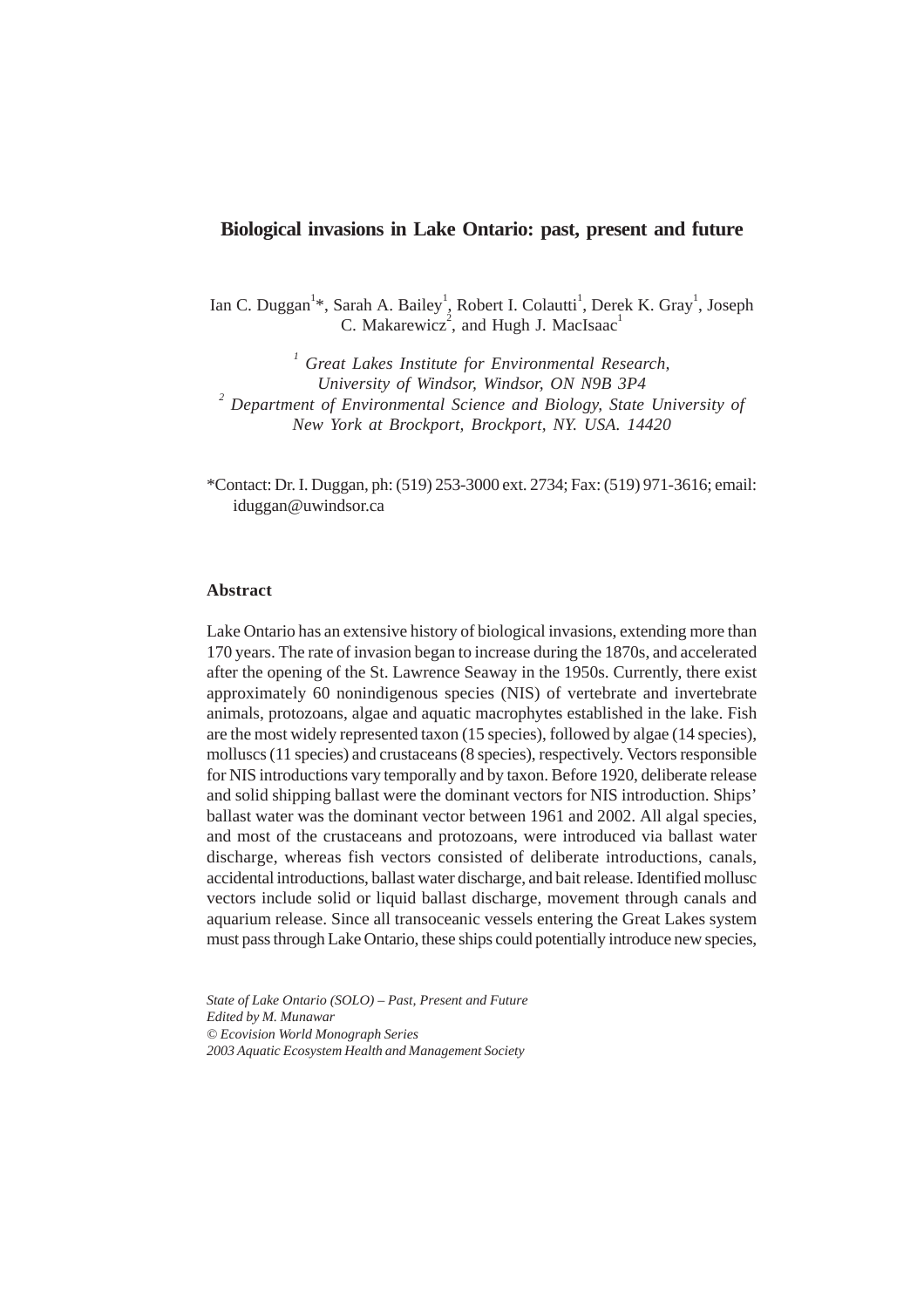either by ballast water discharges or hull fouling. Approximately 17% of all the ships entering the Great Lakes with saline ballast water discharge into Lake Ontario, potentially exposing the lake to euryhaline NIS such as the crustacean *Cercopagis pengoi* and the diatom *Thalassiosira baltica*. Lake Ontario is the first port-ofcall for 43% of non-ballasted vessels, which may expose port areas to NIS introduction via hull fouling. Additionally, about 5% of non-ballasted vessels will load and then discharge ballast water while operating on Lake Ontario, potentially allowing NIS contained in ballast residuals to establish in the lake. Alternative vectors, including the baitfish and aquarium trades, and particularly the commercial sale of live freshwater fishes for human consumption, may add to the complement of established NIS in the lake. NIS is now abundant components of the lake's phytoplankton, invertebrate and fish communities, and jeopardize effective management of the lake. Despite recent implementation of ballast water exchange legislation, Lake Ontario remains highly vulnerable to future invasions. Management efforts must focus on identifying and eliminating vectors that may bring additional NIS to Lake Ontario and the other Great Lakes.

# **Introduction**

Lake Ontario is part of the largest freshwater resource utilized by mankind. However, the Laurentian Great Lakes are becoming increasingly affected by a wide array of human activities, including introduction of nonindigenous species (NIS). NIS pose the leading threat to the biological integrity of lakes (Sala et al., 2000) and may interact with other ecosystem stressors, including climate change and toxic contaminants, potentially compounding their effects (e.g. Mazak, et al. 1997; Stachowicz et al., 2002).

The Great Lakes have an extensive history of NIS introductions (Mills et al., 1993; Ricciardi and Rasmussen, 1998; Ricciardi, 2001; Grigorovich et al., in press (a)). The cumulative number of NIS established in this system presently stands at approximately170 species (A. Ricciardi, McGill University, pers. comm.). Grigorovich et al. (in press (a)) demonstrated that the apparent rate of NIS introductions tripled during the period 1989-1999 in comparison to the preceding 40 years. This pattern was unexpected since the latter period represents an interval during which ballast water exchange was either voluntary (1989-1992) or mandatory (1993 onward; United States Coast Guard, 1993). Before these controls, ships arriving to the Great Lakes were free to discharge fresh water ballast loaded at international ports. Ballast water exchange, whereby vessels purge fresh- or brackish-ballast water and replace it with highly-saline, open-ocean water, was thought to protect the Great Lakes from additional invasions (United States Coast Guard, 1993). While clearly troubling, the recent increase in NIS introductions in

 $\overline{2}$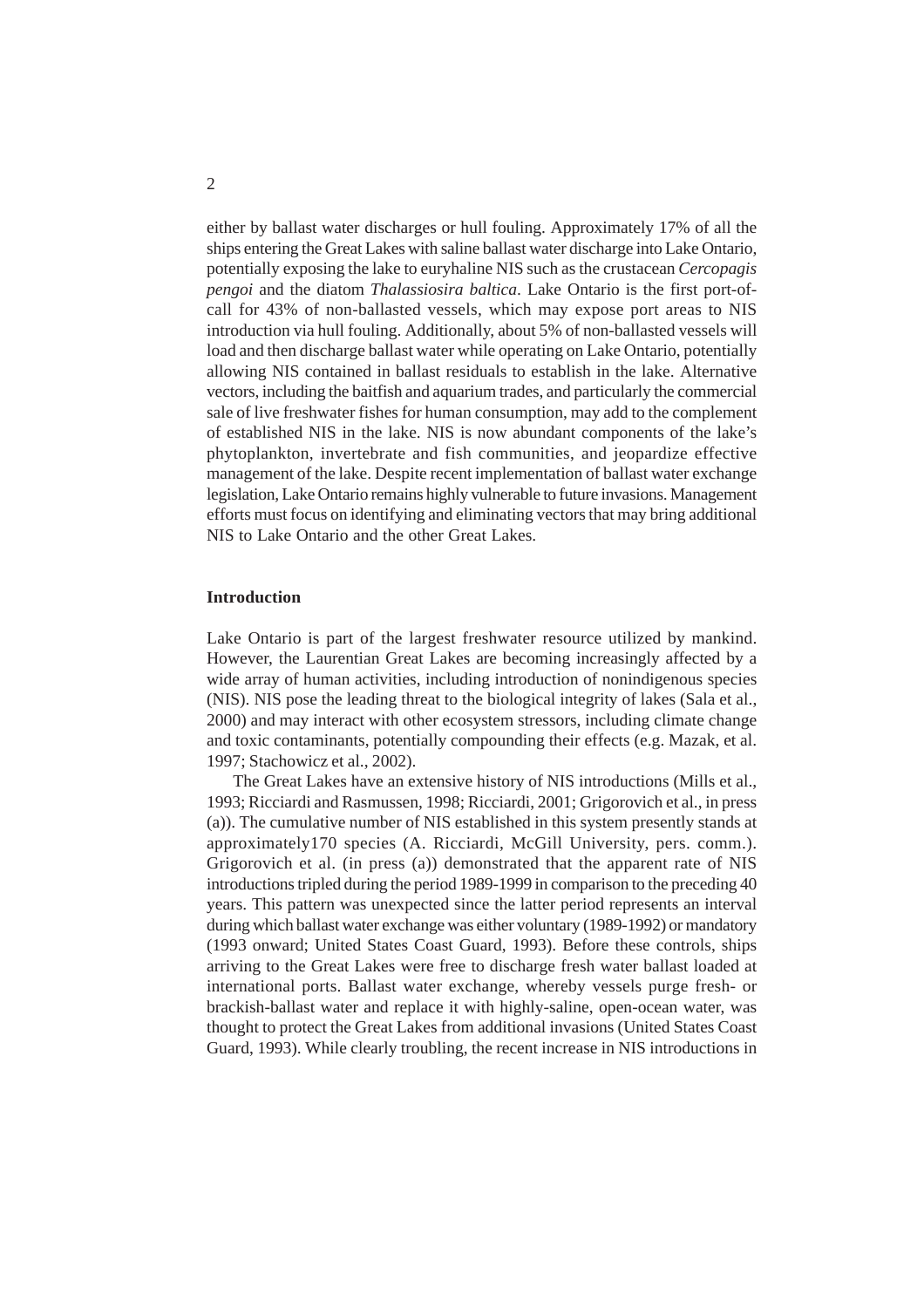the Great Lakes is consistent with patterns observed world-wide including in Chesapeake Bay (Ruiz et al., 2000), San Francisco Bay (Cohen and Carlton, 1998), the Baltic Sea (Leppäkoski et al., 2002), and the Mediterranean Sea (Galil and Zenetos, 2002).

Factors that may account for the acceleration of NIS recorded in the Great Lakes include facilitative interactions amongst invaders, greater efforts by researchers to identify NIS in the basin and changes in the types or strengths of vectors. Positive interactions amongst some invaders have caused some biologists to question the age-old wisdom that progressive saturation of a community with immigrating species renders the community immune to subsequent invasion. Indeed, it is now clear that some NIS, like zebra mussels (*Dreissena polymorpha*), strongly facilitate the establishment of species that arrive after them through provision of habitat or food resources (MacIsaac, 1996; Simberloff and Van Holle, 1999; Ricciardi, 2001).

It is important to consider the Great Lakes as a single system when considering risk of additional biological invasions because natural connections between the lakes allow for passive or active dispersal once NIS become established in any part of the system. In addition, transfer of ballast water within the system, mainly from lower to upper lakes, may allow long-distance transfers between systems. For example, the waterflea *Cercopagis pengoi* was first recorded in Lake Ontario in 1998, but appeared in Lake Michigan in 1999, and western Lake Erie in 2001 (Therriault et al., 2002). The Lake Michigan population likely resulted from transfer of Lake Ontario ballast water, while the Lake Erie population could have been seeded from either Lake Ontario or Lake Michigan. The amphipod *Echinogammarus ischnus* was first detected in the lower Detroit River in 1994(Witt et al., 1997; van Overdijk et al., 2003), but quickly spread to Lake Erie (van Overdijk et al., 2003), Lake Michigan (Nalepa et al., 2001) and Lake Superior (Grigorovich et al, in press (b)). Thus, the invasion of any one of the Great Lakes often foreshadows the invasion of the others. Despite this pattern, individual risks differ between each Great Lake with respect to initial invasion by new NIS because the vectors that supply NIS to each system differ. For instance, Colautti et al., (in press) determined that Lake Superior should have the greatest risk of new NIS introductions because far more ballast water discharges occur there than in any other Great Lake. Despite these risk differences between lakes, invasion reviews or surveys have been conducted only for Lakes Erie (MacIsaac, 1999) and Superior (Grigorovich et al., in press (b)) and for the overall system (Ricciardi and Rasmussen, 1998; Kolar and Lodge, 2002; MacIsaac et al., 2002a). In this paper, we review the rate and taxonomic composition of NIS invasions in Lake Ontario, the vectors associated with these invasions, and how these vectors have changed in importance over time.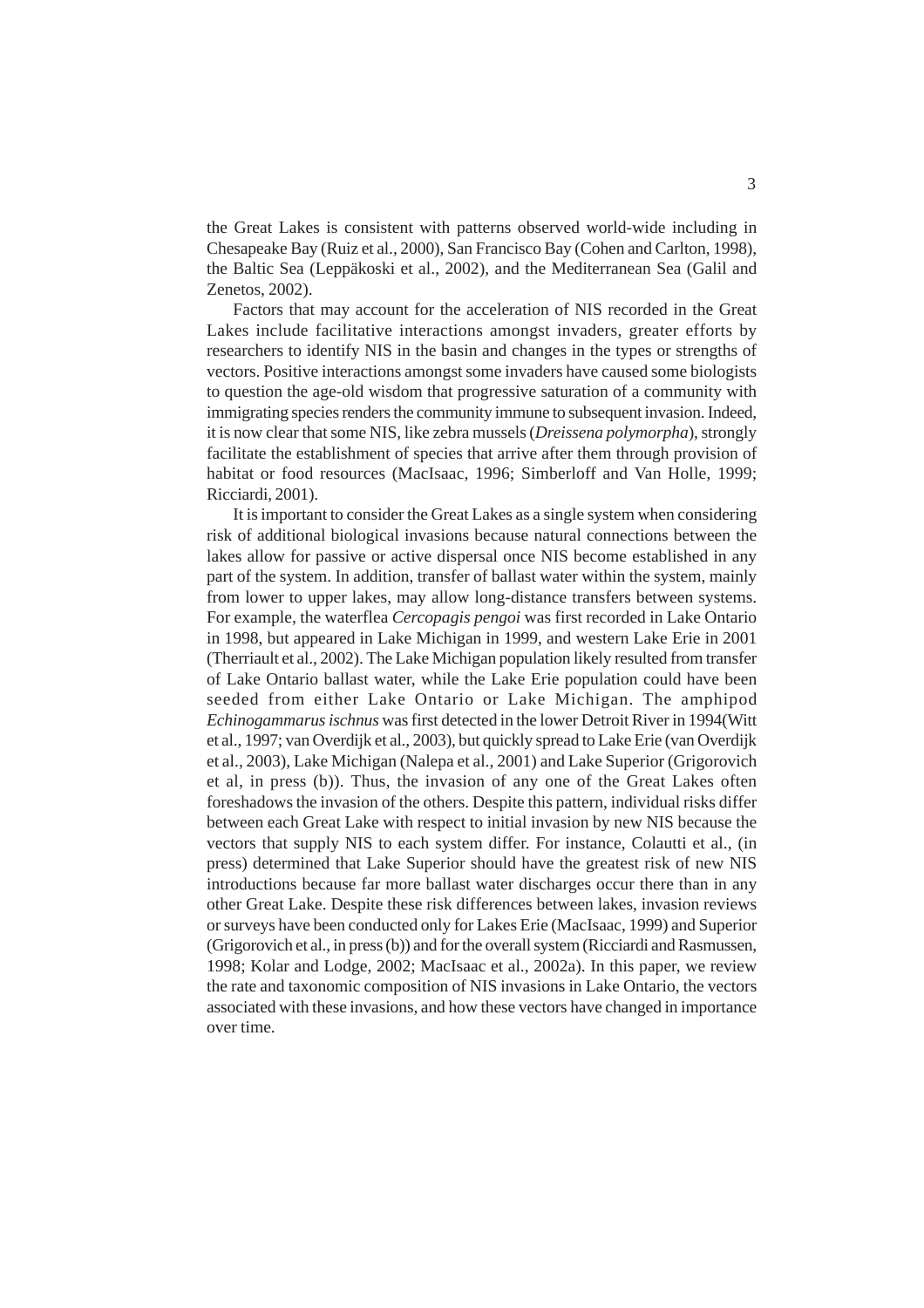# **Methods**

We compiled a list of NIS recorded from Lake Ontario by literature review. As a starting point, we searched for occurrences in Lake Ontario of NIS known from the Great Lakes basin, using Mills et al. (1993) and Grigorovich et al. (in press (a)) as primary sources. We recorded the first report for each NIS within Lake Ontario proper (i.e. not including the catchment basin), likely vectors of release, and whether Lake Ontario was the site of first introduction in the Great Lakes. We acknowledge that for many taxa, introduction may have occurred some time before being first recorded in the lake (i.e. unknown time lags exist between introduction and first detection). If we could not find published accounts of taxa known from the wider Great Lakes in Lake Ontario, we assumed that they were not found here. Our estimate of established NIS is, therefore, likely to be conservative.

We did not consider records of annelids purported to be nonindigenous. We believe that taxonomic difficulties and/or wide geographical distributions render difficult decisions of the native region for many oligochaete taxa; consequently, we treat these species as cryptogenic (Carlton, 1996) rather than nonindigenous (e.g. Mills et al., 1993; Spencer and Hudson, 2003). For higher plants, only submerged macrophytes that grow within the lake itself were considered (i.e. marginal swamp plants and shoreline trees were excluded).

For assessment of vectors of introduction, we followed the categories used by Mills et al. (1993). Based on our resulting dataset, we plotted the cumulative number of NIS recorded in Lake Ontario over time, and explored the relationships between invaders and time using linear and non-linear regression (least-squares fit; Systat 8.0). The numbers of species introduced from each major taxonomic group was examined, and comparison made of the dominant vector of introduction for each. Temporal changes in the importance of vectors were also examined by classifying invasions into four time intervals: early period (1830-1880); pre-industrial (1881- 1920); industrial (1921-1960); and post-opening of the St. Lawrence Seaway (1961- 2002).

Shipping profiles for Lake Ontario were compiled from data on transoceanic shipping activity published in Colautti et al., (in press). We used cargo movement to infer the number of ships declaring 'no ballast on board' (NOBOB), and those carrying 'ballast on board' (BOB), that visited a port on Lake Ontario before visiting any of the other Great Lakes. BOB vessels were assumed to have discharged brackish or salt water at the first port-of-call where they loaded cargo. Conversely, NOBOB vessels, which offload cargo at their first port-of-call, were assumed to have loaded Great Lakes' water. This uptake of fresh water may stimulate hatching of invertebrates from diapausing stages in residual sediments, making them available for release at subsequent ports (Bailey et al., in press). To estimate the threat posed by mixed ballast in NOBOB ships, we recorded the proportion of ports on

#### 4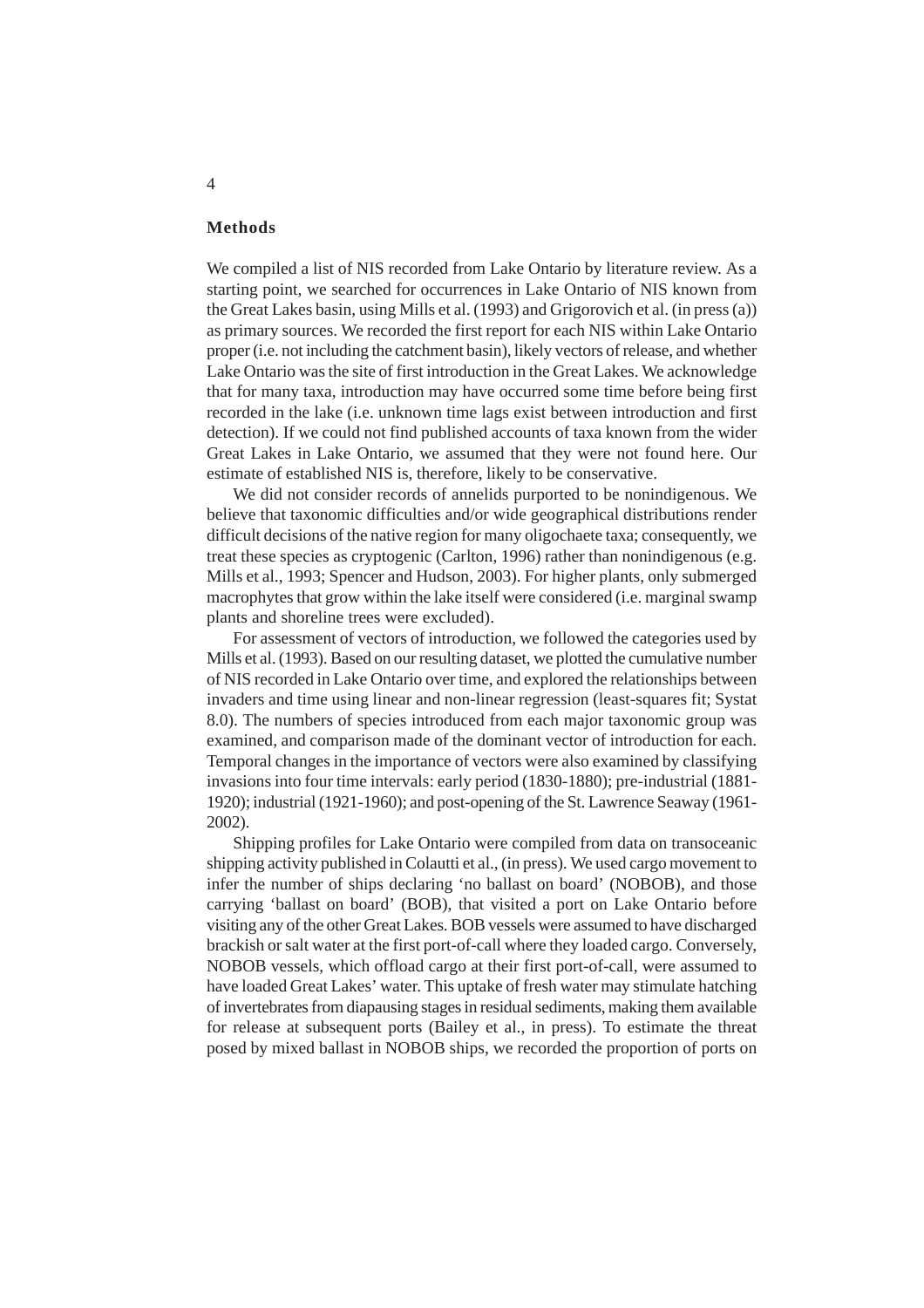Lake Ontario where NOBOB vessels loaded cargo, and thus presumably discharged ballast.

#### **History of Invasions**

We tabulated 60 different NIS of vertebrate and invertebrate animals, protists, algae and aquatic (submerged) macrophytes established in Lake Ontario (Table 1). The rate of accumulation was distinctly non-linear since the initial invasion by sea lamprey (*Petromyzon marinus*) sometime around 1830 (Fig. 1). A forty-three year period elapsed before the next invaders, alewife (*Alosa pseudoharengus*) and Chinook salmon (*Oncorhynchus tshawytscha*), entered the system (Table 1). Thereafter, the rate of accumulation was relatively constant through the early 1940s (~0.20 species year-1). The rate increased dramatically between 1950 and 2002, to  $~0.83$  species year<sup>-1</sup> (Figure 1). While early invaders were exclusively fish, recently established NIS first reported in Lake Ontario include the diatom *Thalassiosira baltica* (~1988), blueback herring (*Alosa aestivalis*) (1995), waterflea *Cercopagis pengoi* (1998), and the parasitic microsporidian *Heterosporis* sp. (2002; a likely NIS) (Table 1). Thus, the diversity of taxa recorded



*Fig. 1.* Cumulative number of NIS identified in Lake Ontario, exclusive of oligochaetes. Least-squared nonlinear regression was used to fit the line (NIS =  $1+0.0002*$  post-1830 years<sup>2.863</sup>). Inset: cumulative number of submerged aquatic macrophyte and algal species in Lake Ontario.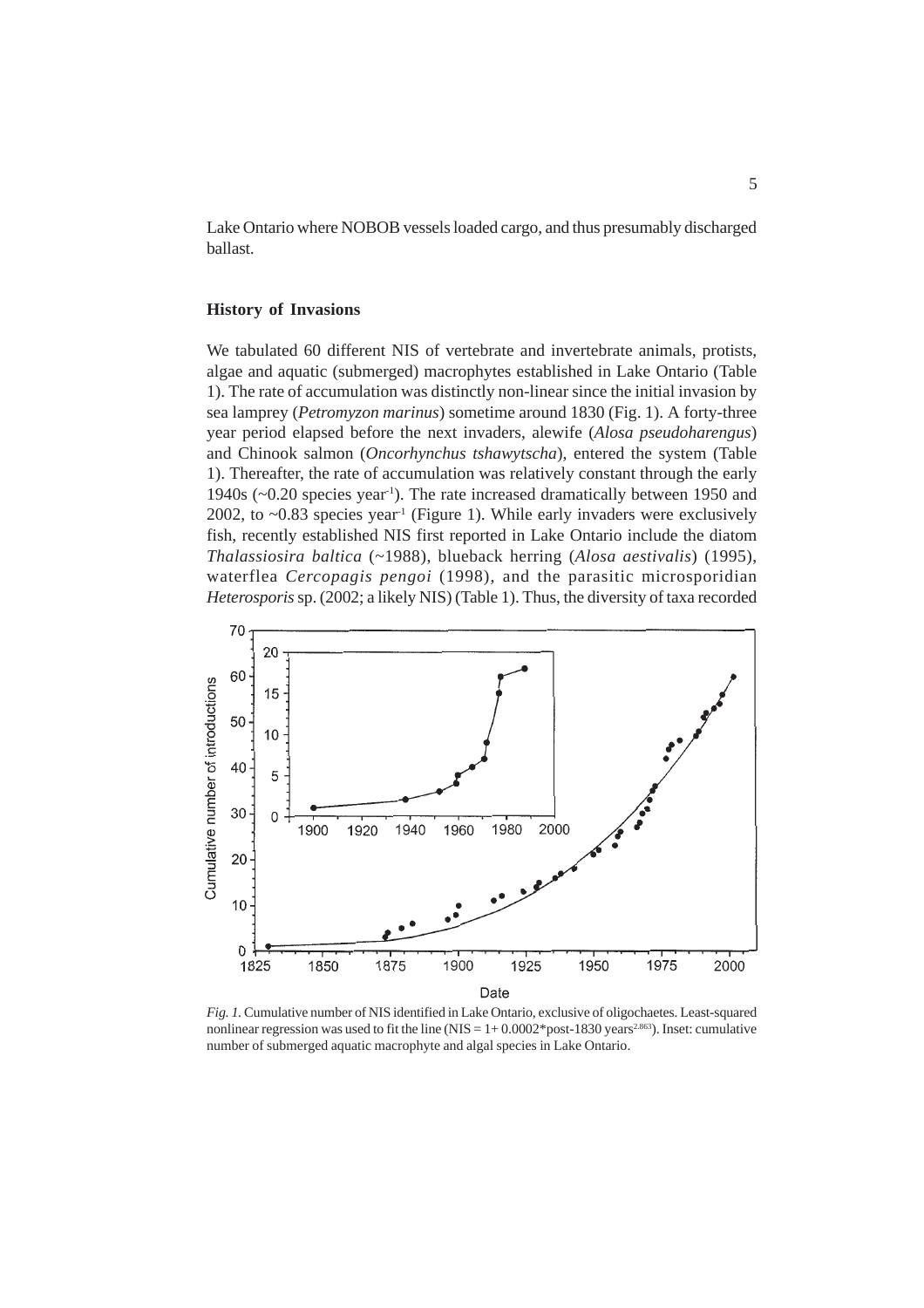*Table 1.* List of species introduced to Lake Ontario ordered by date of introduction. Key to vectors of introduction: A – accidental, AQ – aquarium release, BW – ballast water, C – canal, D – deliberate, F – unintentional establishment associated with fish release, SB – solid ballast, U – unknown. Multiple vectors are listed in order of importance.

| Taxon           | Species Name              | Year of<br>Introduction            | Vector        | Reference                  |  |  |
|-----------------|---------------------------|------------------------------------|---------------|----------------------------|--|--|
| Pisces          | Petromyzon marinus        | 1830                               | C.F           | Mills et al. 1993          |  |  |
| Pisces          | Alosa pseudoharengus†     | 1873                               | $\mathcal{C}$ | Mills et al. 1993          |  |  |
| Pisces          | Oncorhynchus tshawytscha  | 1873                               | D             | Mills et al. 1993          |  |  |
| Pisces          | Carassius auratus         | 1874* D, AQ, F, AMills et al. 1993 |               |                            |  |  |
| Mollusca        | Bithynia tentaculata      | 1879                               | SB,D          | Mills et al. 1993          |  |  |
| Pisces          | Salmo trutta†             | 1883                               | A             | Mills et al. 1993          |  |  |
| Pisces          | Cyprinus carpio‡          | 1896**                             | D             | Scott and Crossman 1973    |  |  |
| Mollusca        | Pisidium amnicum†         | 1899                               | <b>SB</b>     | Grigorovich et al. 2003a   |  |  |
| Pisces          | Oncorhynchus mykiss       | 1900                               | D             | Dueck and Danzmann 1996    |  |  |
| Plant           | Potamogeton crispus       | 1900                               | D,F           | Stuckey 1979               |  |  |
| Mollusca        | Valvata piscinalis†       | 1913                               | <b>SB</b>     | Grigorovich et al. 2003a   |  |  |
| Mollusca        | Pisidium henslowanum†     | 1916                               | SB            | Grigorovich et al. 2003a   |  |  |
| Mollusca        | Sphaerium corneum†        | 1924                               | U             | Grigorovich et al. 2003a   |  |  |
| Pisces          | Osmerus mordax            | 1929***                            | D             | Fuller et al. 1999         |  |  |
| Mollusca        | Radix auricularia         | 1930                               | AQ            | Mills et al. 1993          |  |  |
| Mollusca        | Gillia altilis#           | 1936                               | $\mathbf C$   | Mills et al. 1993          |  |  |
| Algae           | Actinocyclus normanii     | 1938                               | BW            | Mills et al. 1993          |  |  |
| Insecta         | Tanysphyrus lemnae        | 1943                               | U             | Mills et al. 1993          |  |  |
| Insecta         | Acentropus niveus†        | 1950                               | A             | Mills et al. 1993          |  |  |
| Pisces          | Morone americana#         | 1950                               | $\mathcal{C}$ | Mills et al. 1993          |  |  |
| Pisces          | Oncorhynchus nerka        | 1950                               | D             | Mills et al. 1993          |  |  |
| Algae           | Stephanodiscus binderanus | 1952                               | BW            | Mills et al. 1993          |  |  |
| Crustacea       | Eurytemora affinis        | 1958                               | BW            | Mills et al. 1993          |  |  |
| Mollusca        | Pisidium supinum†         | 1959                               | U             | Grigorovich et al. 2003a   |  |  |
| Plant           | Trapa natans              | 1959                               | A,AQ          | Mills et al. 1993          |  |  |
| Plant           | Myriophyllum spicatum     | 1960                               | AQ            | Mills et al. 1993          |  |  |
| Algae           | Bangia atropurpurea       | 1966                               | BW,F          | Damann 1979                |  |  |
| Crustacea       | Skistodiaptomus pallidus† | 1967                               | A,F           | Mills et al. 1993          |  |  |
| Platyhelminthes | Dugesia polychroa†        | 1968                               | BW            | Mills et al. 1993          |  |  |
| Crustacea       | Bosmina coregoni          | 1968                               | BW            | Mills et al. 1993          |  |  |
| Pisces          | Oncorhynchus kisutch      | 1970                               | D             | Fuller et al. 1999         |  |  |
| Microsporidia   | Glugea hertwigi           | 1971                               | F             | Nepszy 1988                |  |  |
| Algae           | Cyclotella atomus         | 1971                               | BW            | Duthie and Sreenivasa 1972 |  |  |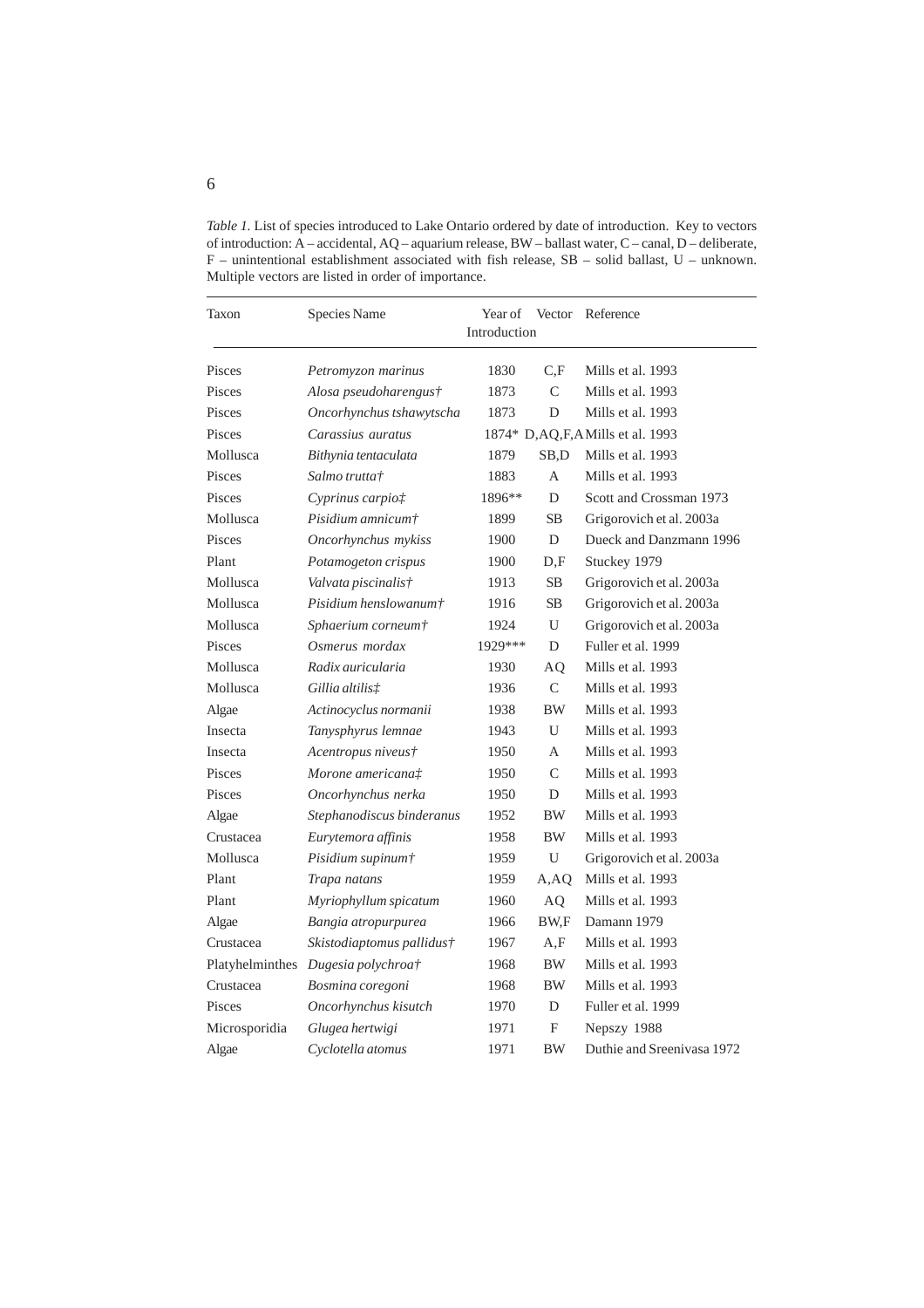|  | <i>Table 1.</i> Contd. |
|--|------------------------|
|  |                        |

| Taxon         | Species Name                       | Year of | Vector        | Reference                  |  |  |  |  |
|---------------|------------------------------------|---------|---------------|----------------------------|--|--|--|--|
|               | Introduction                       |         |               |                            |  |  |  |  |
| Plant         | Hydrocharis morsus-ranae           | 1972    |               | AQ, D, F Mills et al. 1993 |  |  |  |  |
| Algae         | Stephanodiscus subtilis            | 1972    | <b>BW</b>     | Mills et al. 1993          |  |  |  |  |
| Crustacea     | Nitocra hibernica†                 | 1973    | <b>BW</b>     | Grigorovich et al. 2003a   |  |  |  |  |
| Algae         | Cyclotella cryptica                | 1977    | <b>BW</b>     | Stoermer 1978              |  |  |  |  |
| Algae         | Cyclotella pseudostelligera        | 1977    | <b>BW</b>     | Stoermer 1978              |  |  |  |  |
| Algae         | Skeletonema potamos                | 1977    | <b>BW</b>     | Stoermer 1978              |  |  |  |  |
| Algae         | Skeletonema subsalsum              | 1977    | BW.           | Stoermer 1978              |  |  |  |  |
| Algae         | Thalassiosira pseudonana           | 1977    | <b>BW</b>     | Stoermer 1978              |  |  |  |  |
| Algae         | Thalassiosira weissflogii          | 1977    | <b>BW</b>     | Stoermer 1978              |  |  |  |  |
| Algae         | Chroodactylon ramosum              | 1978    | <b>BW</b>     | Sheath and Morison 1982    |  |  |  |  |
| Algae         | Nitellopsis obtusa                 | 1978    | <b>BW</b>     | Crowder and Painter 1991   |  |  |  |  |
| Pisces        | Oncorhynchus gorbuscha             | 1979    | A             | Fuller et al. 1999         |  |  |  |  |
| Crustacea     | Bythotrephes longimanus†           | 1982    | BW            | Grigorovich et al. 2003a   |  |  |  |  |
| Algae         | Thalassiosira baltica              | 1988    | <b>BW</b>     | Edlund et al. 2000         |  |  |  |  |
| Pisces        | Scardinius erythrophthalamus# 1989 |         | F             | Crossman et al. 1992       |  |  |  |  |
| Mollusca      | Dreissena bugensis                 | 1991    | <b>BW</b>     | Mills et al. 1993          |  |  |  |  |
| Mollusca      | Dreissena polymorpha               | 1991    | <b>BW</b>     | Mills et al. 1993          |  |  |  |  |
| Mollusca      | Potamopyrgus antipodarum†          | 1991    | <b>BW</b>     | Grigorovich et al. 2003a   |  |  |  |  |
| Crustacea     | Onychocamptus mohammed†            | 1992    | BW            | Grigorovich et al. 2003a   |  |  |  |  |
| Pisces        | Alosa aestivalis#                  | 1995    | $\mathcal{C}$ | Owens et al. 1998          |  |  |  |  |
| Crustacea     | Echinogammarus ischnus             | 1997    | <b>BW</b>     | Dermott et al. 1998        |  |  |  |  |
| Crustacea     | Cercopagis pengoi†                 | 1998    | <b>BW</b>     | Grigorovich et al. 2003a   |  |  |  |  |
| Pisces        | Neogobius melanostomus             | 1998    | <b>BW</b>     | Fuller et al. 1999         |  |  |  |  |
| Rhizopoda     | Psammonobiotus communis            | 2002    | <b>BW</b>     | Nicholls and MacIsaac unpb |  |  |  |  |
| Rhizopoda     | Psammonobiotus dziwnowii†          | 2002    | BW            | Nicholls and MacIsaac unpb |  |  |  |  |
| Rhizopoda     | Psammonobiotus linearis†           | 2002    | <b>BW</b>     | Nicholls and MacIsaac unpb |  |  |  |  |
| Microsporidia | <i>Heterosporis</i> sp.†           | 2002    | $\mathbf{F}$  | MacIsaac et al. 2002b      |  |  |  |  |

\* although Grigorovich et al. (2003a) note occurrence in drainage basin of Lake Ontario as early as 1700s

\*\* thought to have escaped into public waters at this time from Newmarket, Ontario

\*\*\* it is debatable whether the Lake Ontario population is native or introduced

† first recorded sighting in Lake Ontario proper

‡ first recorded sighting in drainage basin of Lake Ontario

Note: Fishes *Noturus insignis* and *Enneacanthus gloriosus* and bladderwort *Utricularia inflata* were first recorded in Lake Ontario drainage, but are not recorded from Lake Ontario proper, and are therefore excluded from this list.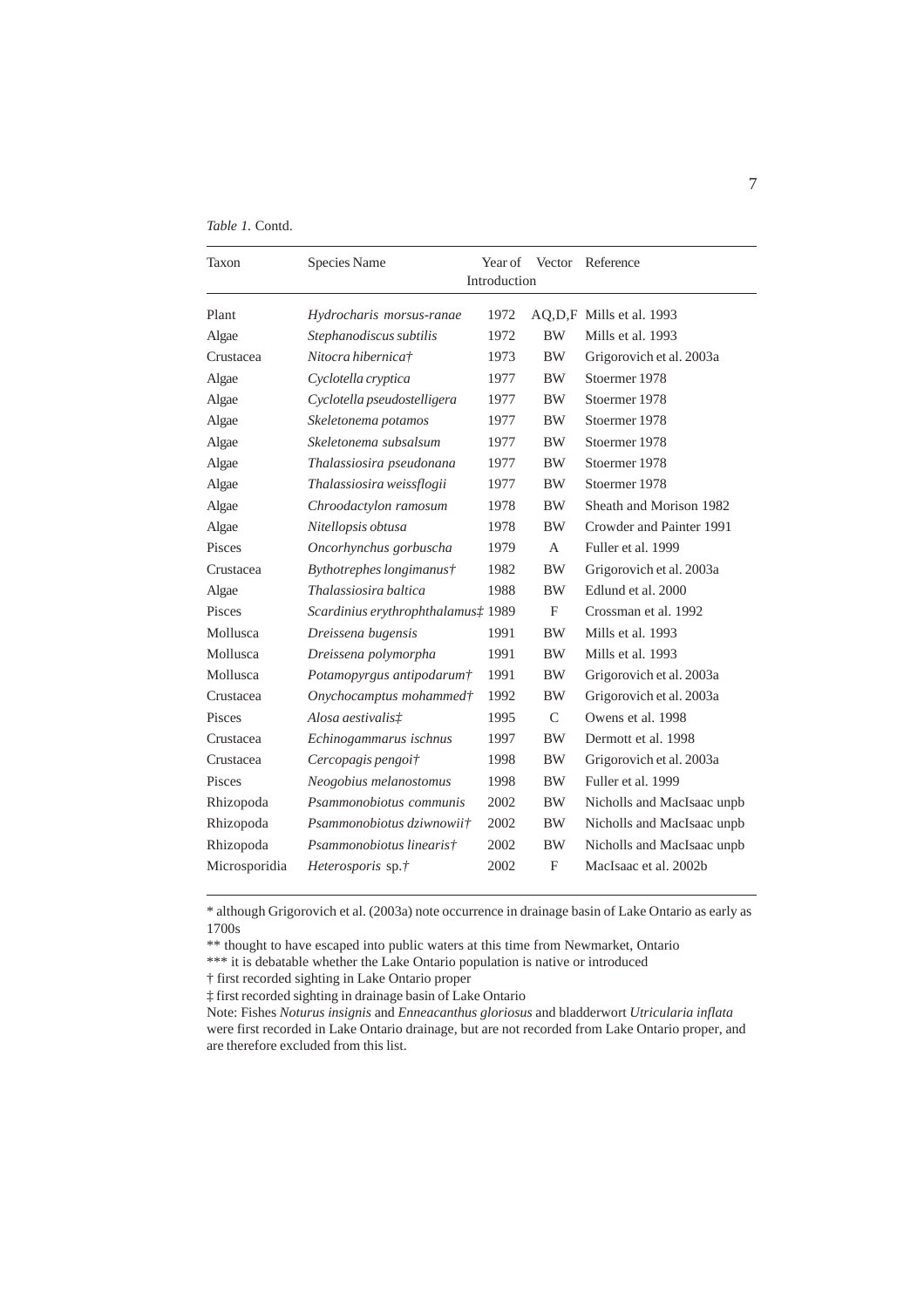entering the system in recent years is much greater than that in earlier years. The overall "Accumulation of New NIS" (AN-NIS) in Lake Ontario since 1830 fits a non-linear model very well  $(r^2=0.98)$ :

AN-NIS =  $1+ 0.0002$  (years since 1830)<sup>2.863</sup>

This nonlinear model conceals a punctuated pattern of invasion records. For example, a distinct surge in discoveries of NIS of phytoplankton was recorded in 1977 (Table 1, Figure 1 inset), due wholly to a Great Lakes-wide survey by Stoermer (1978). Likewise, four protozoans (a microsporan and three testate amoebae) were detected in two studies during 2002. It is highly likely that the NIS identified during both of these time intervals involve detection of previously unidentified but preexisting species. In other words, species are detected only after studies are conducted specifically targeting particular taxonomic groups, even though they may have been resident in the lake for an undetermined number of years. Time lags in detecting NIS are likely to occur for most taxonomic groups, unless the new species imparts particularly strong effects on the lake ecosystem or its resident species.

Of the NIS complement in Lake Ontario, 18 of the species were new records for the Great Lakes, as were an additional eight records in the lake's watershed. These taxa represent a wide array of taxonomic groups, from fishes to parasitic protozoans (see Table 1).

#### **Species Composition of NIS in Lake Ontario**

Fishes are the numerically dominant group of established NIS in Lake Ontario (15 species), followed in order by algae (14 species), molluscs (11 species) and crustaceans (8 species) (Figure 2). Comparatively small numbers of NIS of submerged macrophytes, insects and platyhelminth worms are established in the lake (Figure 2).

New fish species have been recorded in the lake as early as 1830 and as recently as 1998 (Table 1). NIS of algae were first detected in 1938 and as recently as 1998. Conversely, the first crustacean species, the copepod *Eurytemora affinis*, did not invade until 1958. The first nonindigenous protozoan, the microsporan *Glugea hertwigi*, was not reported in the lake until 1971. Recently, the fish parasite *Heterosporis* sp. was identified in the Bay of Quinte (see MacIsaac et al., 2002b), and three testate rhizopod amoebae were identified in Lake Ontario and other Great Lakes (Nicholls and MacIsaac, unpublished report)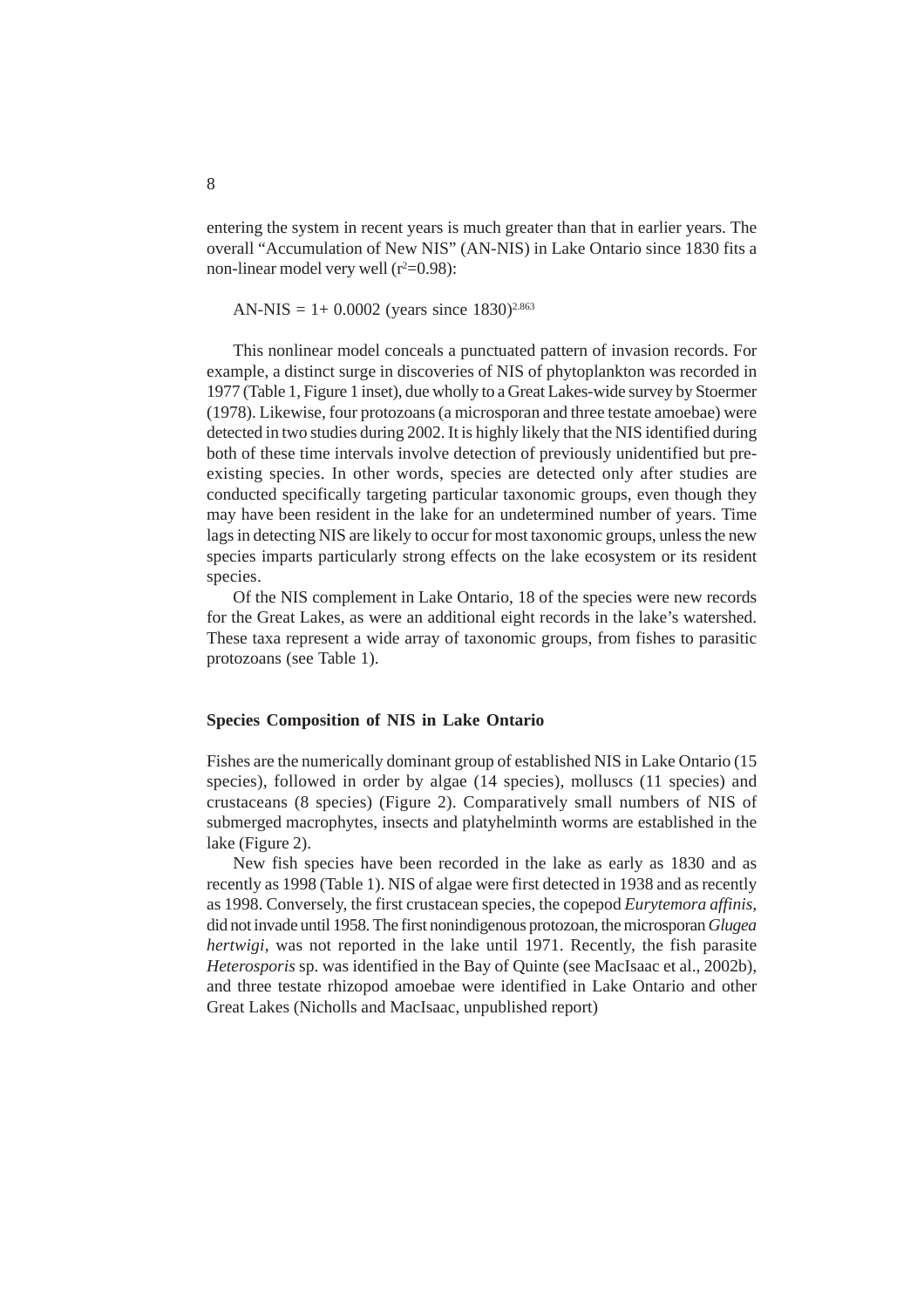

*Fig. 2.* Taxonomic composition and vector of entry for NIS introduced to Lake Ontario. Vectors follow the definitions given by Mills et al. (1993). Deliberate releases are those that have been introduced with the implicit purpose of establishing populations within the lake or Great Lakes basin. Fish release includes that of unused baitfish, or disease pathogens released unintentionally with fish. Accidental release includes species that were introduced unintentionally, and incidentally, to other organisms.

## **Vectors of NIS Invasions**

Vectors responsible for introduction of NIS to Lake Ontario have varied tremendously through time. For example, during the early period of invasion (1830- 1880), vectors were limited to deliberate or canal introductions (fishes) and solid ballast (mollusc *Bithynia*) (Figure 3). Solid ballast was the most important vector in the pre-industrial interval (1881-1920), followed by deliberate introductions. The first recorded introductions mediated by ballast water occurred in 1938, during the industrialization period (Figure 3). Other vectors responsible for introductions during this interval included aquarium releases, canals, deliberate stocking of NIS, and accidental introductions. The completion of the St. Lawrence Seaway in 1959 opened the Great Lakes to international shipping. Between 1961 and 2002, ballast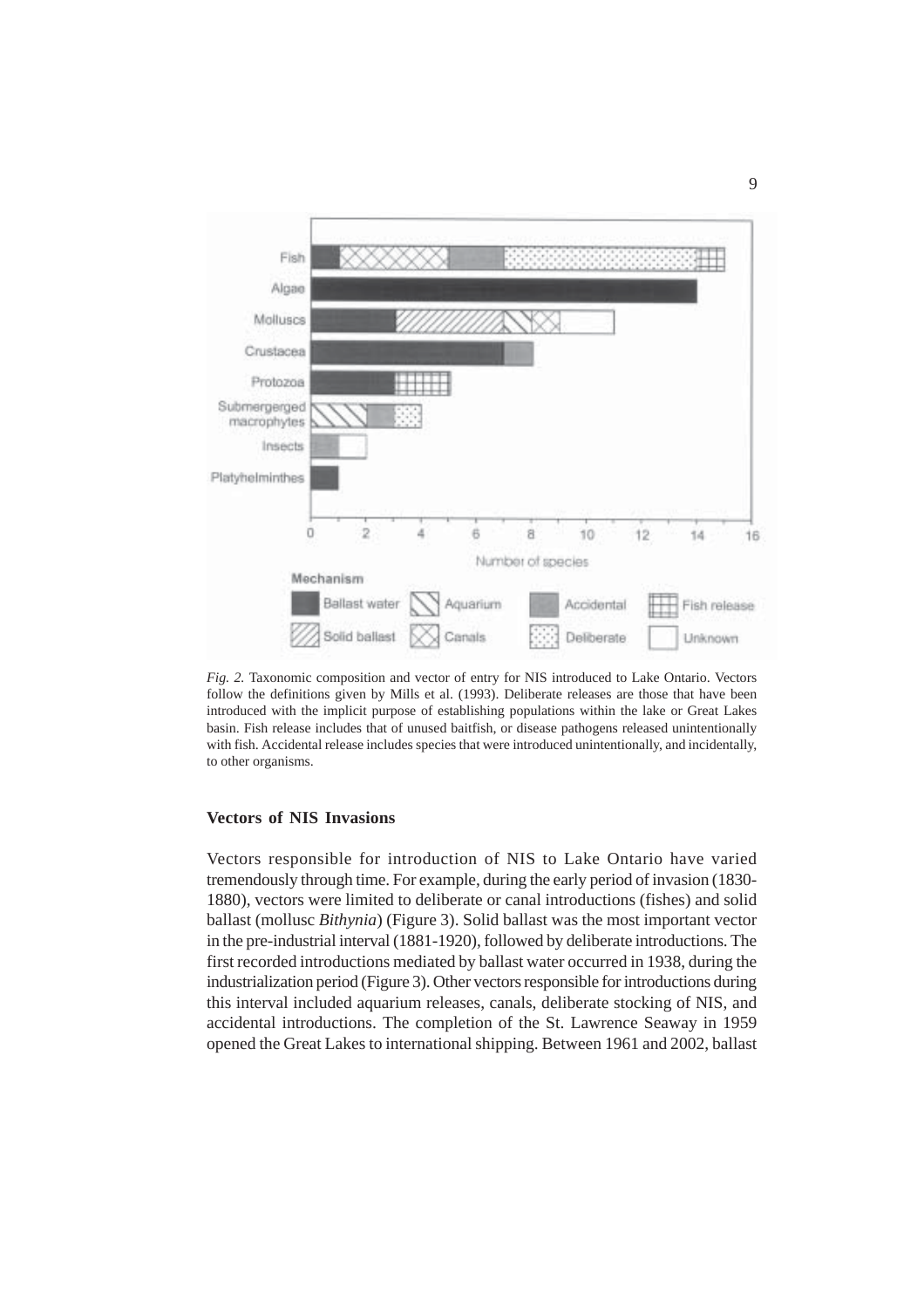

*Fig. 3.* Temporal sequence and mechanisms of NIS introductions into Lake Ontario.

water was implicated in the vast majority (~77%) of NIS introduced to Lake Ontario. This pattern is consistent with the correlation between shipping activity in the Great Lakes (estimated by the net tonnage of domestic and foreign cargo ships) and the number of NIS recorded in the basin (Ricciardi, 2001).

Two international classes of ships trade on the Great Lakes: those entering without cargo, whose ballast tanks are loaded with saline water (i.e. BOB ships), and vessels entering loaded with cargo and only residual water and sediment in their ballast tanks (i.e. NOBOB ships). If the NIS is fouled to ships' hulls, either class of vessel could introduce species from freshwater locales overseas, or from other parts of North America. Port areas might be particularly vulnerable to initial establishment since NIS propagules would be 'focused' in a relatively small volume of water as compared to the open lake. Secondly, species may commence reproduction soon after vessels have docked in port, as has been observed in Hawaii (Apte et al., 2000). The threat of hull-fouling introductions to Lake Ontario appears to be greatest for NOBOB vessels since they dominate inbound trade to the Great Lakes and because ~44% of these vessels have first-ports-of-call on Lake Ontario (Figure 4). Ships transiting freshwater canals and rivers within North America are more likely to successfully introduce biofouling organisms than are transoceanic vessels. In the latter case, biofouling organisms would have to survive the high salinity and colder temperatures of the open ocean.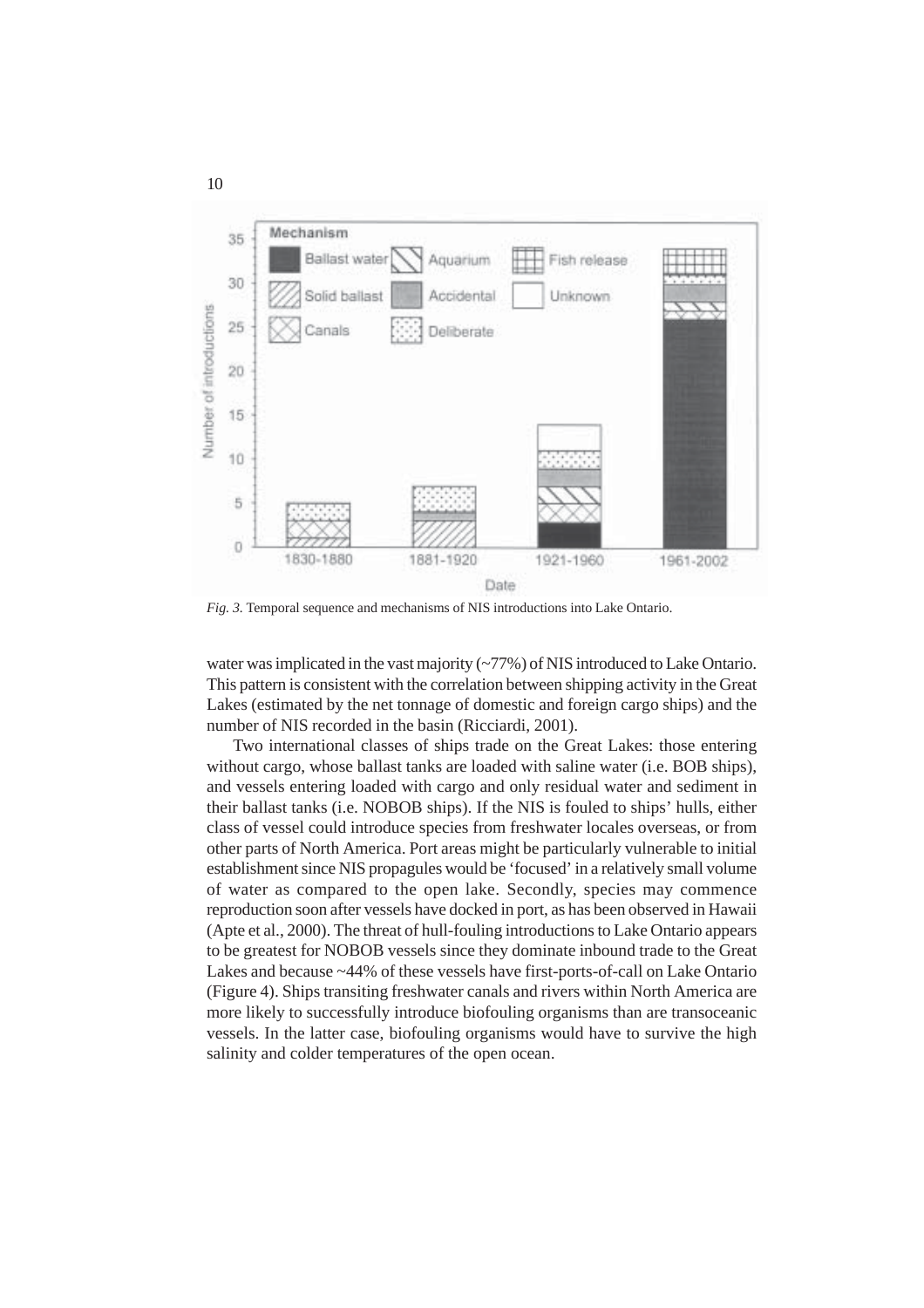

*Fig. 4.* Average (+/- 95% C.I.) shipping activity on Lake Ontario from 1994 to 2000 as a proportion of all Great Lakes. Ports on Lake Ontario were the first ports-of-call for almost half of all ships entering the Great Lakes declaring 'No Ballast On Board' (NOBOB; grey). However, less than 20% of ships that declared 'Ballast On Board' (BOB; black) loaded cargo at ports on Lake Ontario, and presumably discharged ballast there. Less than 5% of NOBOB ships loaded cargo and discharged ballast at Lake Ontario ports after having loaded Great Lakes ballast water at an earlier port (white).

The nature of the ship vector to the Great Lakes changed during the latter part of the 20<sup>th</sup> century. While there has always been a combination of BOB and NOBOB vessels entering the lakes, the importance of the latter class of vessels increased during the 1990s (Colautti et al., in press). Indeed, NOBOB vessels constitute >90% of inbound traffic to the lakes today. BOB and NOBOB vessels may represent different threats to Lake Ontario. BOB vessels may harbour euryhaline species capable of surviving in Lake Ontario. Few freshwater species are likely to survive in mid-ocean water (~35‰ salinity). However, studies of inbound vessels to the Great Lakes noted that some ships that declared having undergone ballast water exchange at sea contained brackish rather than saline water, and live freshwater zooplankton, in their tanks (Locke et al., 1991, 1993). It is possible, therefore, that some NIS introduced to Lake Ontario in recent years (e.g. *Thalassiosira baltica*, *Cercopagis pengoi*) may have arrived in BOB vessels. Because other fresh and brackish-water species occur in international ports that trade with the Great Lakes (Grigorovich et al., in press (a)), this vector cannot be assumed to have been eliminated. Nevertheless, a modeling exercise suggested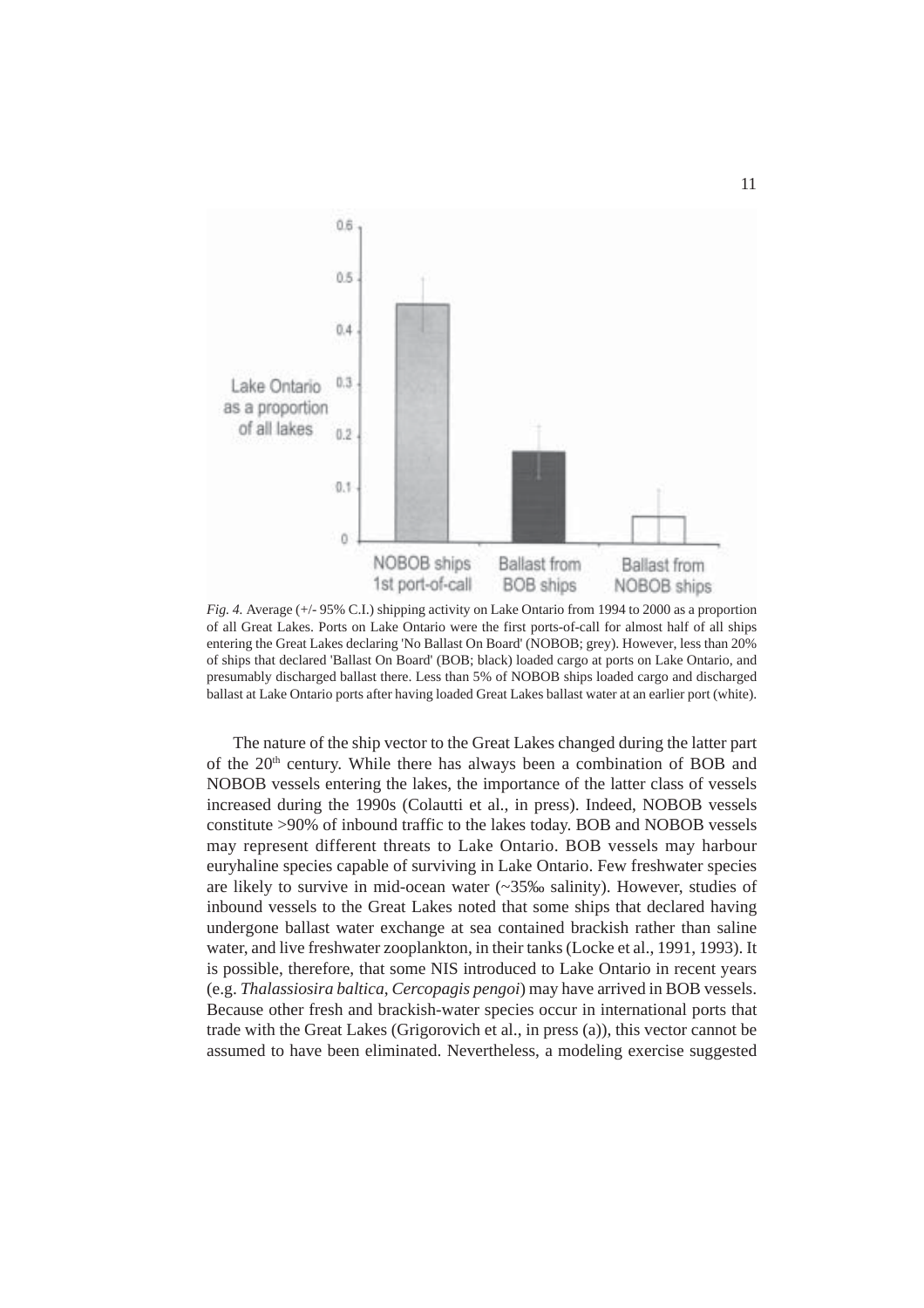that BOB vessels pose relatively little risk of introducing strictly freshwater species to the Great Lakes if ballast water exchange is thorough (MacIsaac et al., 2002a).

Few vessels that enter the Great Lakes in NOBOB status discharge mixed Great Lakes water and residual ballast water into Lake Ontario (Figure 4). The residual water may be of fresh or brackish origin, and live NIS could therefore be discharged directly into the lake. In addition, resting stages of invertebrate species contained in residual ballast sediments may hatch after Great Lakes water is pumped into ballast tanks (Bailey et al., in press); if this water is subsequently released into Lake Ontario, there would be an as yet undetermined risk of NIS invasion. However, due to the low volumes of water entering Lake Ontario by this mechanism relative to the other Great Lakes (Figure 4), the risk of invasion is likely to be comparatively minor. For ballast-mediated introductions, Lake Ontario is probably more at risk from the subsequent spread of species from other lakes. Domestic cargo vessels (i.e. "lakers") move much more ballast water than do transoceanic vessels, and thus pose a high risk of intra-basin transfer (Aquatic Sciences, 1996).

#### **Alternative Vectors**

Two NIS of macrophyte (*Hydrocharis morus-ranae*, *Myriophyllum spicatum*) and one mollusc (*Radix auricularia*) are thought to have invaded Lake Ontario via release from private aquaria (Table 1; Mills et al. 1993). In addition, goldfish (*Carassius auratus*) and European water chestnut (*Trapa natans*) are also thought to have been introduced by this vector, along with other mechanisms (Table 1, Mills et al., 1993). Blue-spotted sunfish (*Enneacanthus gloriosus*), which has been recorded from the Lake Ontario watershed but not within the lake itself, is also an aquarium release (Mills et al., 1993). Release of aquarium organisms is likely to occur mainly due to hobbyists discarding taxa either when they grow tired of them or when they become too large or prolific for home-based tanks (Courtenay, 1999; Crossman and Cudmore, 1999a). It is common practise to liberate fish into public waters as a perceived humane method of disposal (Courtenay, 1999). Private aquaria containing fish, macrophytes and molluscs are common in many North American homes and workplaces; in fact, approximately 10% of households in the United States maintain ornamental fish (Ramsay, 1985; Chapman et al., 1997). With large and growing human populations around Lake Ontario, particularly in the Toronto area, the rate of release of organisms from private aquaria into the lake may be large and increasing. Although the aquarium trade has not been a particularly important vector to date, with human population growth, possible curtailment of ballast-mediated introductions, and with an increasingly wide array of aquarium organisms available, it is anticipated that invasion risk from this vector will increase in the future. Release of aquarium fish may also inadvertently release new fish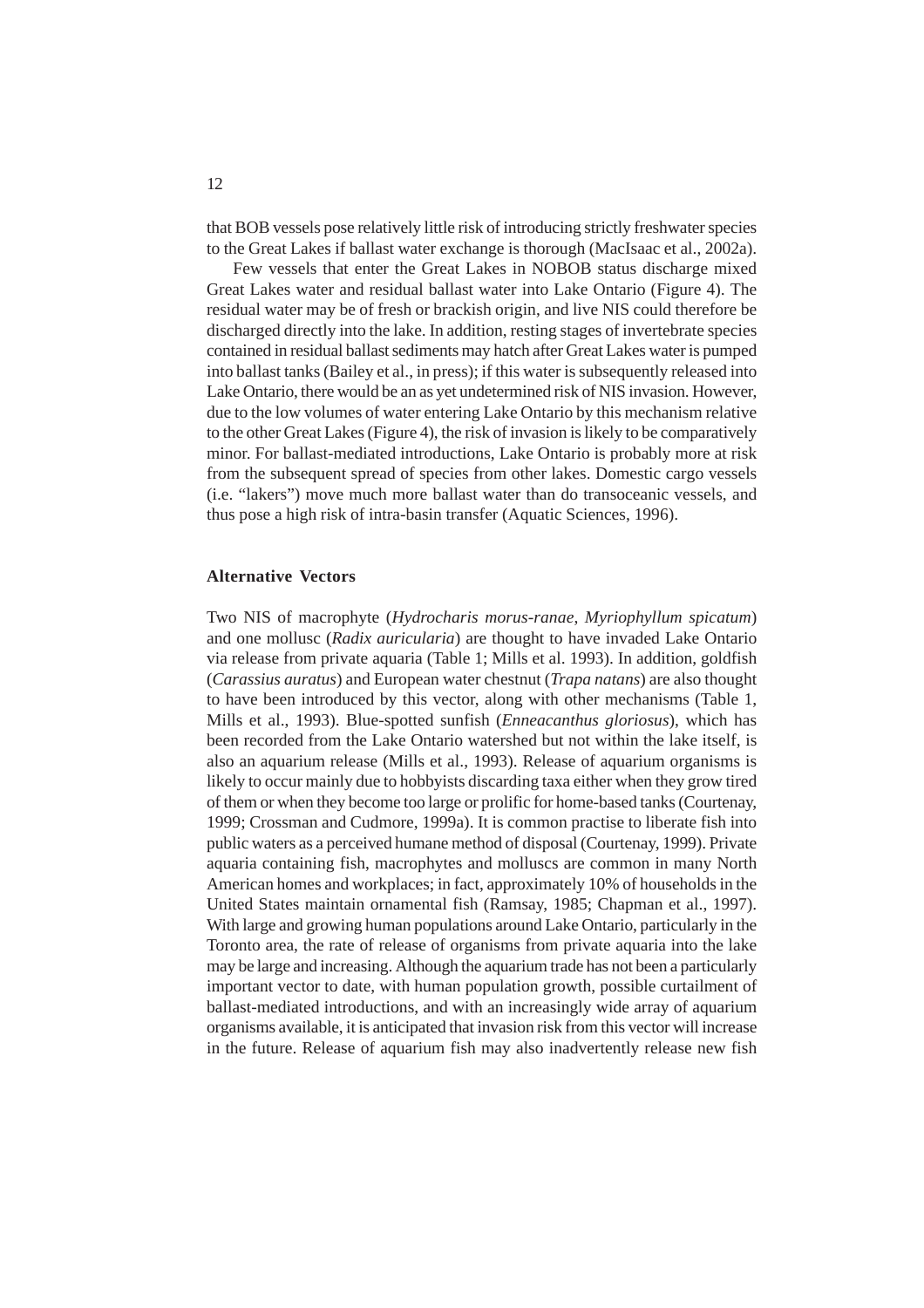parasites into the system. For example, few of the fish in the United States aquarium trade are cultured domestically, but rather are imported as either wild caught or foreign-cultured species (Chapman et al., 1997). Mouten et al. (2001) recorded a number of protozoan and monogenean parasites on aquarium fish imported into South Africa. Thus, importation of aquarium species into the Lake Ontario basin could result in unanticipated introductions of species capable of surviving in the lake.

Release of live baitfish is another important method by which fish have become established unintentionally in Lake Ontario and the Great Lakes basin. Rudd (*Scardinius erythrophthalmus*) likely entered the lake by this mechanism. Also, both alewife (*Alosa pseudoharengus*) and green sunfish (*Lepomis cyanellus*) have likely experienced increases in distribution in the Great Lakes basin owing to baitfish release (Mills et al., 1993; Litvak and Mandrak, 1999). In Ontario alone, baitfish was a US \$29 million industry in 1991 (Litvak and Mandrak, 1993). Despite the prohibition of baitfish release into waters other than where they were originally collected in this province, a survey of baitfish users found approximately half released their unused baitfish at their final destinations throughout Ontario (Litvak and Mandrak, 1993). Examining the native ranges of fish and the destination of anglers, Litvak and Mandrak (1993) also found 18 of the 28 species used were potentially utilised in areas outside of their known distribution ranges. Release of live baitfish is therefore likely to remain a risk for invasion into Lake Ontario and surrounding regions.

The importation of live food for human consumption is another potentially important future vector. In the Greater Toronto area, Crossman and Cudmore (1999b) noted that there were at least 14 dealers of live fish for human consumption, primarily servicing the local Asian population. As the Asian population in Toronto grows, so too may the demand for live fish and also the threat of introduction by this vector. Fish from these markets apparently originate primarily from fish farms in the southern United States, and include a variety of fish not yet established in Lake Ontario. Of particular concern is the sale of live bighead carp (*Hypophthalmichthys nobilis*) in Toronto-area markets (C. Rixon and N. Bergeron, University of Windsor, pers. comm.). Three individuals of bighead carp have been recorded on three separate occasions in Lake Erie in recent years, and one individual was discovered in a fountain pool in downtown Toronto, not far from Lake Ontario (Crossman and Cudmore, 1999b). Large numbers (~900,000) of live Asian carp are trucked into Ontario every year (B. Lafferty, Ontario Ministry of Natural Resources, pers. comm.). On-going legal trade of live individuals of these and other species pose an immediate risk to Lake Ontario and the other Great Lakes. Considering that these fishes likely originate from southern U.S. fish farm operations, the possibility also exists that associated parasitic fauna could be released into the Great Lakes.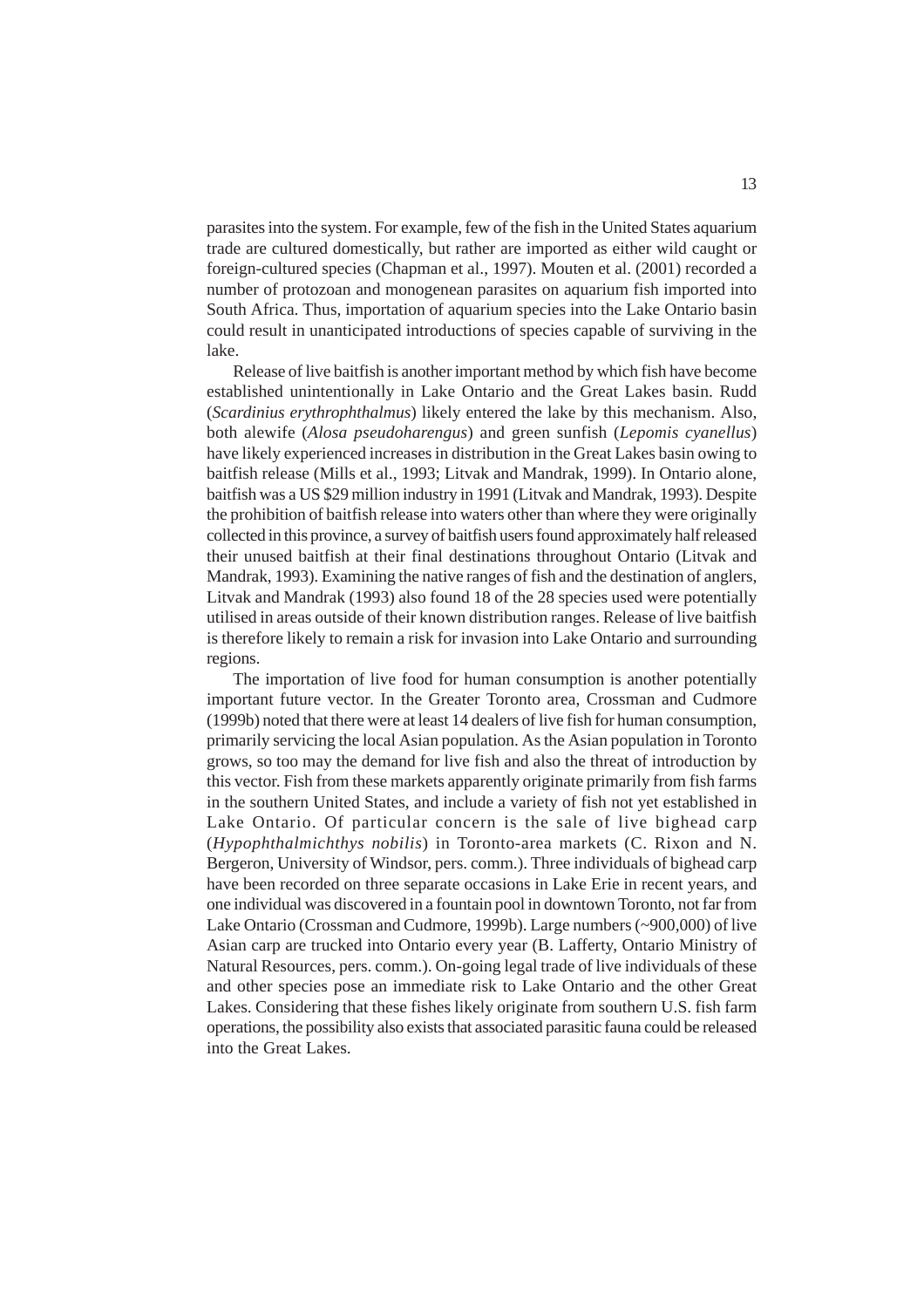As we learn more about the invasion routes and vectors of NIS introductions, our basic understanding of how NIS invade and integrate into communities – and how native communities respond to NIS – will grow. Clearly, Lake Ontario and the Great Lakes are not resistant to NIS introductions. Research linking theoretical and empirical studies on resource and invasion opportunities, and the importance of natural enemies and of physical conditions in affecting the NIS invasion rate, is warranted.

Nonindigenous species are very important components of the Lake Ontario food web (see Makarewicz et al., 2001; Benoit et al., 2002; Vanderploeg et al., 2002). For example, the diatom *Thalassiosira baltica* is one of the most abundant algal species in the lake (Edlund et al., 2000), and *Cercopagis pengoi* is a dominant zooplankton species (Laxson et al., in press). Moreover, zebra mussels (*Dreissena polymorpha*) and especially quagga mussels (*D. rostriformis*; = *D. bugensis*; T. Therriault, Fisheries and Oceans Canada, pers. comm.) are very important benthic species, while alewife, white perch (*Morone americana*), round goby (*Neogobius melanostomus*) and Pacific salmonids are dominant fishes. Thus, over the past 170 years, and especially over the past two decades, the Lake Ontario community has experienced dramatic, unplanned changes in species composition and dominance (Laxson et al., in press). Invasions will interact with other ecosystem stressors – notably climate change and toxic contaminants – further altering the lake in a myriad of unpredictable, uncontrollable ways. We therefore believe it to be prudent that management attention, and financial and human resources, be devoted to stanching the growing numbers of NIS entering Lake Ontario and the other Great Lakes.

# **Acknowledgements**

We thank Dr. M. Munawar and anonymous reviewers for editorial assistance, and financial support from New York Sea Grant, U.S. Environmental Protection Agency, NSERC and Ontario PREA (JM and HJM). Additional support from U.S. National Sea Grant (ID), University of Windsor (RC), NSERC Industrial Scholarship (SB) is gratefully acknowledged.

#### **References**

- Apte, S., Holland, B.S., Godwin, L.S., Jonathan, P.A., 2000. Jumping ship: A stepping stone event mediating transfer of a non-indigenous species via a potentially unsuitable environment. Biol. Invas. 2, 75-79.
- Aquatic Sciences, Inc., 1996. Examination of aquatic nuisance species introductions to the Great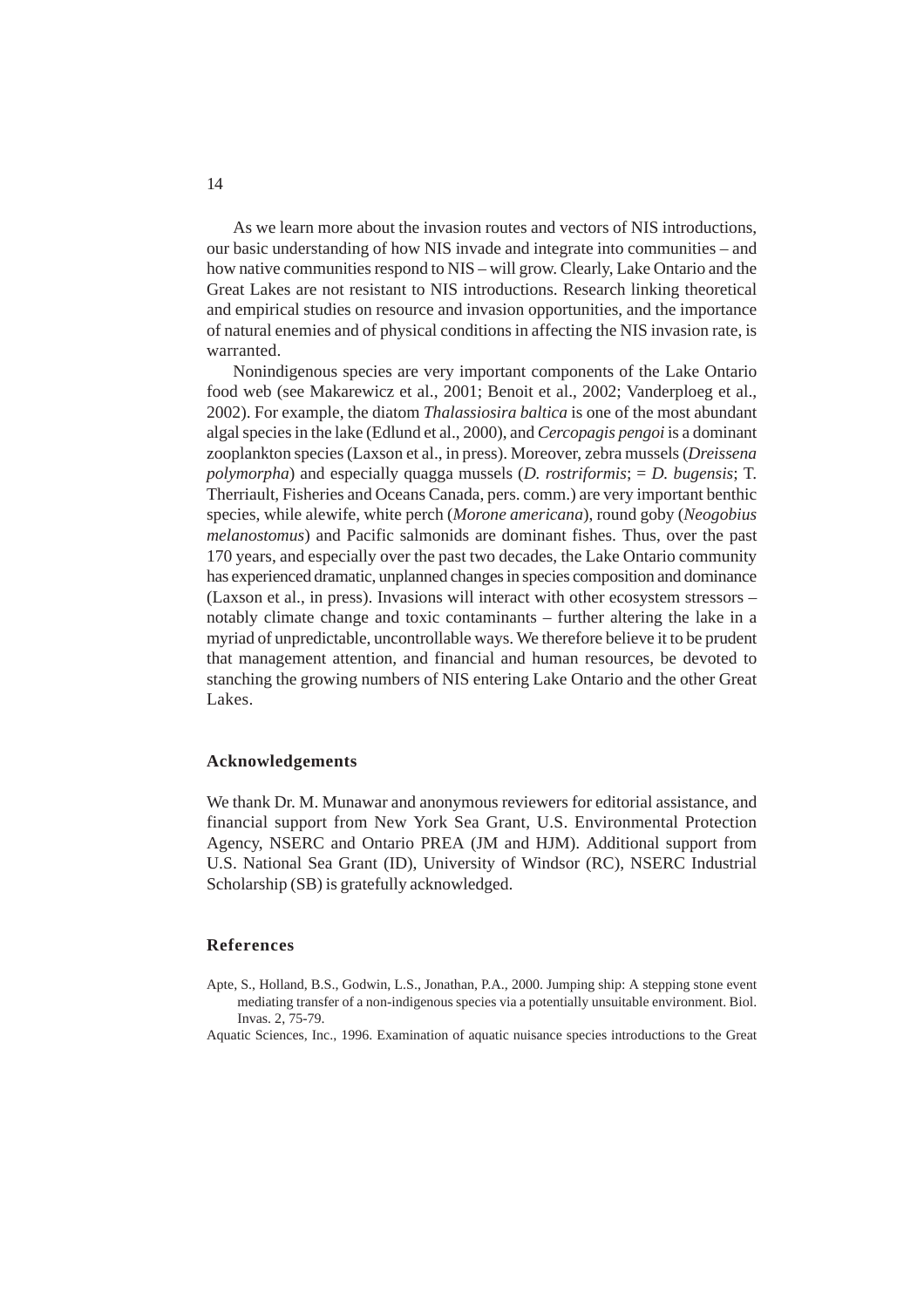Lakes through commercial shipping ballast water and assessment of control options. Phase I and Phase II. ASI project E9225/E9285. St. Catharines, Ontario.

- Benoit, H.O., Johannsson, O.E., Warner, D.M., Sprules, W.G., Rudstam, L.G., 2002. Assessing the impact of a recent predatory invader: the population dynamics, vertical distribution, and potential prey of *Cercopagis pengoi* in Lake Ontario. Limnol. Oceanogr. 47, 626-636.
- Bailey, S.A., Duggan, I.C., van Overdijk, C.D.A., Jenkins, P.T., MacIsaac, H.J., (in press). Viability of invertebrate diapausing stages collected from residual ballast sediment. Limnol. Oceanogr.

Carlton, J.T., 1996. Biological invasions and cryptogenic species. Ecology 77, 1653-1655.

- Chapman, F.A., Fitz-Coy, S.A., Thunberg, E.M., Adams, C.M., 1997. United States of America trade in ornamental fish. J. World Aquacult. Soc. 28, 1-10.
- Cohen, A.N., Carlton, J.T., 1998. Accelerating invasion rate in a highly invaded estuary. Science 279, 555-558.
- Colautti, R., Niimi, A., van Overdijk, C.D.A., Mills, E.L, Holeck, K., MacIsaac, H.J., (in press). Spatial and temporal analysis of shipping vectors to the Great Lakes. In: G.M. Ruiz, J.T. Carlton (Eds.), *Bioinvasions: Pathways, Vectors, and Management Strategies.* Island Press, Washington, D.C.
- Courtenay, W.R. Jr., 1999. Aquariums and water gardens as vectors of introduction. In: R. Claudi, J.H. Leach (Eds.)*, Nonindigenous freshwater organisms: vectors, biology, and impacts*. pp. 127-128. Lewis Publishers, Boca Raton, Florida.
- Crossman, E.J., Cudmore, B.C., 1999a. Summary of North American fish introductions through the aquarium/horticultural trade. In: R. Claudi, J.H. Leach (Eds.), *Nonindigenous freshwater organisms: vectors, biology, and impacts*. pp. 129-134. Lewis Publishers, Boca Raton, Florida.
- Crossman, E.J., Cudmore, B.C., 1999b. Summary of North American introductions of fish through the aquaculture vector and related human activities. In: R.Claudi, J.H. Leach (Eds.), *Nonindigenous freshwater organisms: vectors, biology, and impacts*. pp. 297-303. Lewis Publishers, Boca Raton, Florida.
- Crossman, E.J., Holm, E., Cholmondeley, R., Tuininga, K., 1992. First record for Canada of the Rudd, *Scardinius erythrophthalmus*, and notes on the introduced Round Goby, *Neogobius melanostomus*. Can. Field-Nat. 106, 206-209.
- Crowder, A., Painter, D.S., 1991. Submerged macrophytes in Lake Ontario: current knowledge, importance, threats to stability, and needed studies. Can. J. Fish. Aquat. Sci. 48, 1539-1545.
- Damann, K.E., 1979. Occurrence of the red alga *Bangia atropurpurea* in Lake Ontario. Bull. Torrey Bot. Club 106, 43-44.
- Dermott, R., Witt, J., Um, Y.M., Gonzales, M., 1998. Distribution of the Ponto-Caspian amphipod *Echinogammarus ischnus* in the Great Lakes and replacement of native *Gammarus fasciatus*. J. Great Lakes Res. 24, 442-452.
- Dueck, L.A., Danzmann, R.G., 1996. Matriarchal population structure of introduced rainbow trout (*Oncorhynchus mykiss*) in the Lake Ontario watershed. Can. J. Fish. Aquat. Sci. 53, 2100- 2114.
- Duthie, H.C., Screenivasa, M.R., 1972. The distribution of diatoms on the superficial sediments of Lake Ontario. Proc. 15<sup>th</sup> Conf. Great Lakes Res. 45-52.
- Edlund, M.B., Taylor, C.M., Schelske C.L., Stoermer E.F., 2000. *Thalassiosira baltica* (Grunow) Ostenfeld (Bacillariophyta), a new exotic species in the Great Lakes. Can. J. Fish. Aquat. Sci. 57, 610-615.
- Fuller, P.L., Nico, L.G., Williams, J.D., 1999. Nonindigenous fishes introduced into inland waters of the United States. Amer. Fish. Soc., Special Publication 27, Bethesda, Maryland.
- Galil, B.S., Zenetos. A., 2002. A sea of change exotics in the Mediterranean Sea. In: E. Leppäkoski, S. Gollasch, S. Olenin (Eds.), *Aquatic invasive species of Europe. Distribution, impacts and management*. Kluwer Academic Publishers.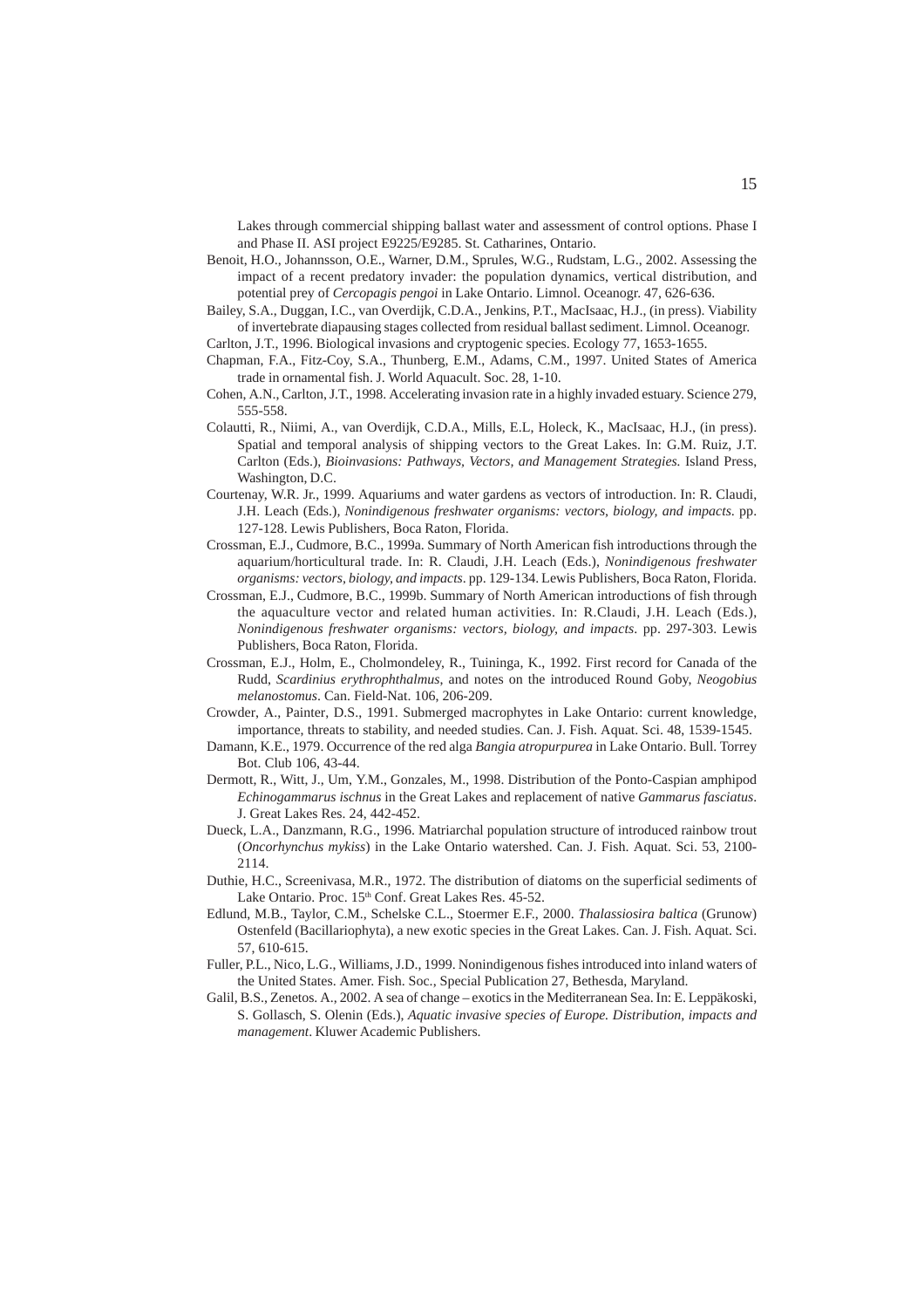- Grigorovich, I.A., Colautti, R.I., Mills, E.L., Holeck, K.H., MacIsaac, H.J., (in press (a)).Ballastmediated animal introductions in the Laurentian Great Lakes: retrospective and prospective analyses. Can. J. Fish. Aquat. Sci.
- Grigorovich, I.A., Gray, D.K., Duggan, I.C., Colautti R.I., MacIsaac, H.J., (in press (b)). Lake Superior: an invasion coldspot. Hydrobiol.
- Kolar, C.S., Lodge, D.M., 2002. Ecological predictions and risk assessment for alien fishes in North America. Science 298, 1233-1236.
- Laxson, C.L., McPhedran, K.N., Makarewicz, J.C., Telesh,I.V., MacIsaac, H.J., (in press). Effects of the nonindigenous cladoceran *Cercopagis pengoi* on the lower food web of Lake Ontario. Freshwat. Biol.
- Leppäkoski, E., Gollasch, S., Gruszka, P., Ojaveer, H., Olenin, S., Panov, V., 2002. The Baltic a sea of invaders. Can. J. Fish. Aquat. Sci. 59, 1175-1188.
- Litvak, M.K., Mandrak, N.E., 1993. Ecology of freshwater baitfish use in Canada and the United States. Fisheries 18, 6-13.
- Litvak, M.K., Mandrak, N.E., 1999. Baitfish trade as a vector of aquatic introductions. In: R.Claudi, J.H. Leach. (Eds.). *Nonindigenous freshwater organisms: vectors, biology, and impacts*. pp. 163-180. Lewis Publishers, Boca Raton, Florida.
- Locke, A., Reid, D.M., Sprules, W.G., Carlton, J.T., van Leeuwen, H., 1991. Effectiveness of midocean exchange in controlling freshwater and coastal zooplankton in ballast water. Can. Tech. Rep. Fish. Aquat. Sci. #1822. 93p.
- Locke, A., Reid, D.M., van Leeuwen, H.C., Sprules, W.G., Carlton, J.T., 1993. Ballast water exchange as a means of controlling dispersal of freshwater organisms by ships. Can. J. Fish. Aquat. Sci. 50, 2086-2093.
- MacIsaac, H.J., 1996. Potential abiotic and biotic effects of zebra mussels on inland waters of North America. Amer. Zool. 36, 287-299.
- MacIsaac, H.J., 1999. Biological invasions in Lake Erie: past present and future. In: M. Munawar, T. Edsall (Eds.), *State of Lake Erie: past, present and future*. pp. 305-322. Backhuys, Leiden.
- MacIsaac, H.J., Robbins, T.C., Lewis., M.A., 2002a. Modeling aquatic species invasions. Can. J. Fish. Aquat. Sci. 59, 1245-1256.
- MacIsaac, H.J., Bandoni, S., Colautti, R., van Overdijk, C., Amundsen, A., 2002b. Economic impacts of invasive nonindigenous species in Canada: a case study approach. pp. 179-180. Office of the Auditor General of Canada.
- Makarewicz, J.C., Grigorovich, I., Mills, E., Damaske, E., Cristescu, M., Pearsall, W., LaVoie, M., Keats, R., Rudstam, L., Hebert, P., Halbritter, H., Kelly, T., Matkovich, C., MacIsaac, H.J., 2001. Distribution and population characteristics of *Cercopagis pengoi* in Lake Ontario. J. Great Lakes Res. 27, 19-32.
- Mazak, E.J., MacIsaac, H.J., Servos, M.R., Hesslein, R., 1997. Influence of feeding habits on organochlorine contaminant accumulation in Great Lakes waterfowl. Ecol. Applic. 7, 1133- 1143.
- Mills, E.L., Leach, J.H., Carlton, J.T., Secor, C.L., 1993. Exotic species in the Great Lakes: a history of biotic crises and anthropogenic introductions. J. Great Lakes Res. 19, 1-57.
- Mouten, A., Basson, L., Impson, D., 2001. Health status of ornamental freshwater fishes imported to South Africa: a pilot study. Aquarium Sciences and Conservation 3, 327-333.
- Nalepa, T.F., Schlosser, D.W., Pothoven, S.A., Hondorp, D.W., Fanslow, D.L., Tuchman, M.L., Fleischer, G.W., 2001. First finding of the amphipod *Echinogammarus ischnus* and the mussel *Dreissena bugensis* in Lake Michigan. J. Great Lakes Res. 27, 384-391.
- Nepszy, S.J. (Ed), 1988. Parasites of fishes in the Canadian waters of the Great Lakes. Technical Report No. 51, Great Lakes Fishery Commission, Ann Arbor, Michigan.
- Owens, R.W., O'Gorman, R., Mills, E.L., Rudstam, L.G., Hasse, J.J., Kulik, B.H., MacNeill, D.B.,